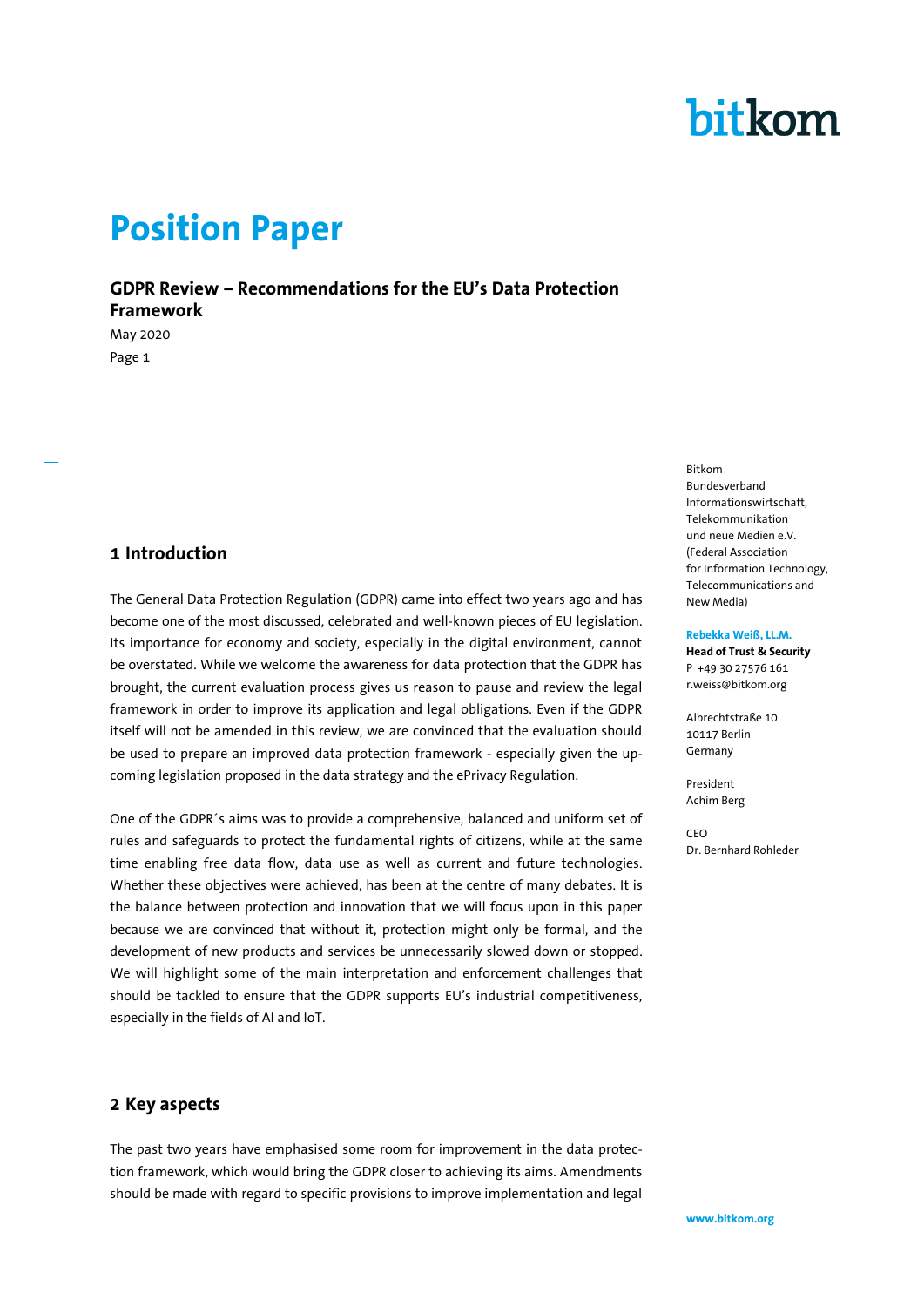### **Position Paper GDPR Review – Bitkom Recommendations**

Page 2|14

#### certainty (see Chapter 3).

In our view, the EU should focus on the following five aspects in the evaluation and with regard to all other data related legislation that is to come:

- Improve harmonization and accelerate the coherence mechanism
- Prevent regulatory overlaps
- Strengthening research and access to health data
- **Provide clarity with regards to anonymized data**
- Strengthen CoC and certification as instruments for compliance and protection of data

#### **2.1 Harmonization and Coherence**

The GDPR has built a European data protection framework that is less harmonized then many had hoped. With a couple of dozen opening clauses for national laws and different interpretation by the DPAs in many Member States, harmonization has not yet been achieved. The Commission should therefore assess which tools can be used to complete a more coherent framework and work with the EDPB to improve the coherence mechanism.

#### **2.2 Prevent Regulatory Overlaps**

Regulatory overlaps must be avoided. As the ePrivacy Regulation is still being discussed and new legislation has already been proposed by the Commission in its Data Strategy, the Commission must ensure that data-related directives and regulations have a defined scope and that their applicability is clear for controllers so that rules do not overlap.<sup>1</sup>

New regulation should therefore always undergo a compatibility check with existing regulation. The current discussion surrounding the ePrivacy Regulation shows that (if not amended) there will be massive difficulties in defining the scope of application of the GDPR and the ePrivacy Regulation.

The same will be true for the data spaces the Commission introduced in its data strategy: In general, we welcome the EU's plans to create data spaces for strategic sectors. A sector

j <sup>1</sup> Please see our elaborations on the scope of applicability in our latest Position Papers on the ePrivacy Regulation[: https://www.bitkom.org/Themen/Datenschutz-Sicherheit/Datenschutz/e-Privacy.html](https://www.bitkom.org/Themen/Datenschutz-Sicherheit/Datenschutz/e-Privacy.html)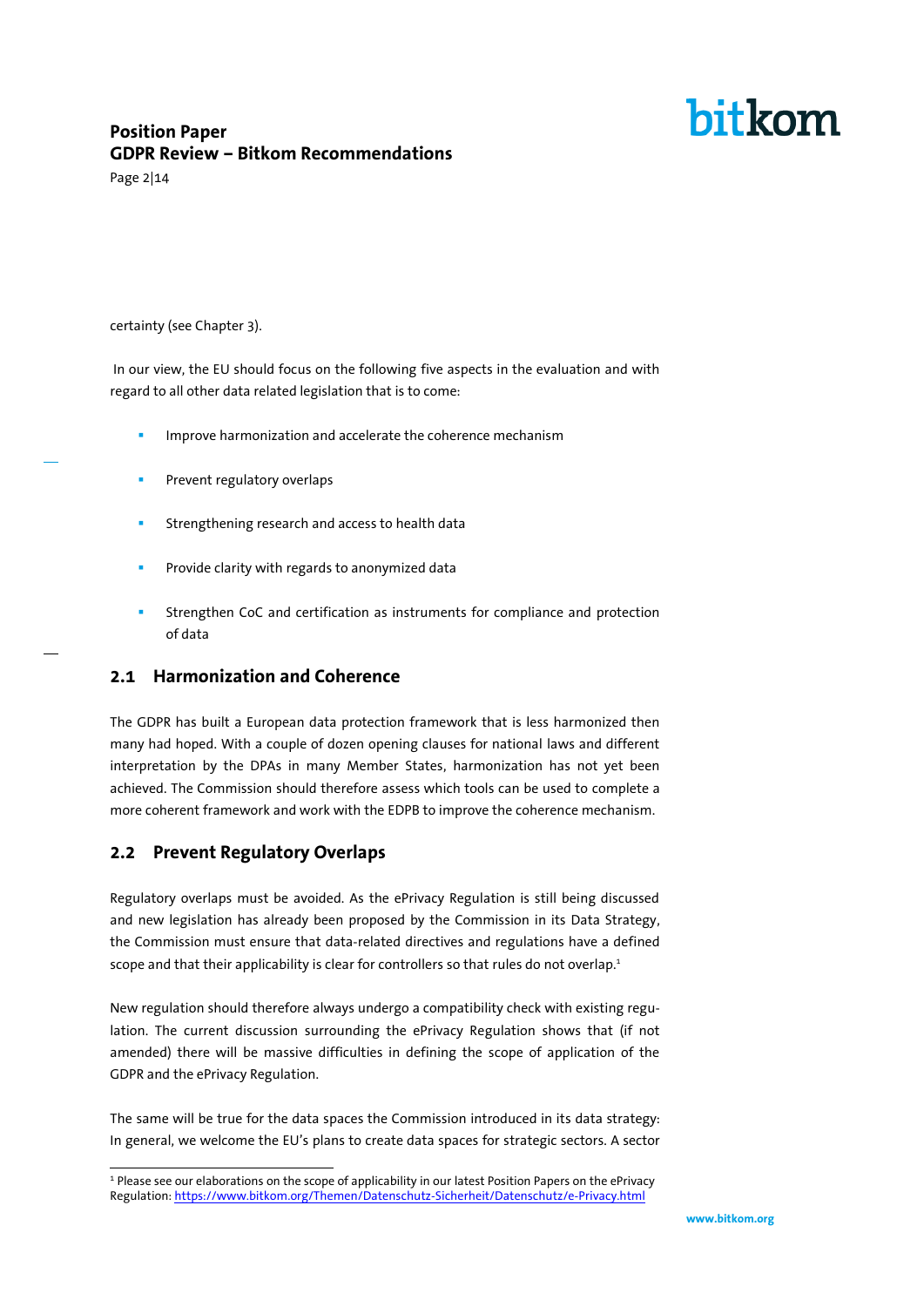### **Position Paper GDPR Review – Bitkom Recommendations**

Page 3|14

 $\overline{a}$ 

focused approach can build a basis for prospective horizontal standards. To achieve this, however, the framework has to be developed in a coherent way where all sectorial approaches can fit together. With regard to all regulatory action in the field of data and data protection, we stress the necessity of coherence.

#### **2.3 Research and Access to Health Data**

The current global COVID-19 crisis has shown the importance of using data for research, the need for high quality health data and access to it. The GDPR fell short of harmonizing the framework in that regard. The restrictions of Article 9 still prevent innovative data driven projects in the health sector, such as research and AI applications that would need health data for the training of its algorithms, unintentionally. 2

We provide detailed suggestions on how to improve research and access to health data in section 3.11.

#### **2.4 Clarity on how to anonymize data**

The use of anonymized data is of strategic relevance for data-driven business models. It could e.g. provide clarity on how to process data for secondary use and is still one of the central aspects surrounding the application of the GDPR. The added value of anonymised data is obvious: In the field of research, for example for artificial intelligence (AI) training or product development, significant progress can be made even without personal data. Anonymized data is therefore essential for the data economy and for the success of the German and European data strategy. The course initiated by the AI strategy, namely the promotion of AI applications and the establishment of Europe as a centre of excellence for AI will only succeed if data can be used to train AI. Anonymisation is one of the most promising solutions to reconcile this requirement with the legitimate interests of data protection. The political significance of the discussion on anonymization could therefore hardly be higher.

Uncertainties regarding anonymisation need to be reduced. The GDPR's definition of personal data implies that the mere hypothetical possibility to single out an individual is not sufficient to trigger the application of the EU data protection framework. Instead, the test as to whether information is personal or not depends on a reasonable likelihood, which

<sup>&</sup>lt;sup>2</sup> We provide detailed suggestions on the necessity to improve access to health data in our latest Press Release (German)[: https://www.bitkom.org/Presse/Presseinformation/Bitkom-und-breites-](https://www.bitkom.org/Presse/Presseinformation/Bitkom-und-breites-Verbaendebuendnis-fordern-Zugang-zu-Gesundheitsdaten-fuer-die-private-Forschung)[Verbaendebuendnis-fordern-Zugang-zu-Gesundheitsdaten-fuer-die-private-Forschung](https://www.bitkom.org/Presse/Presseinformation/Bitkom-und-breites-Verbaendebuendnis-fordern-Zugang-zu-Gesundheitsdaten-fuer-die-private-Forschung)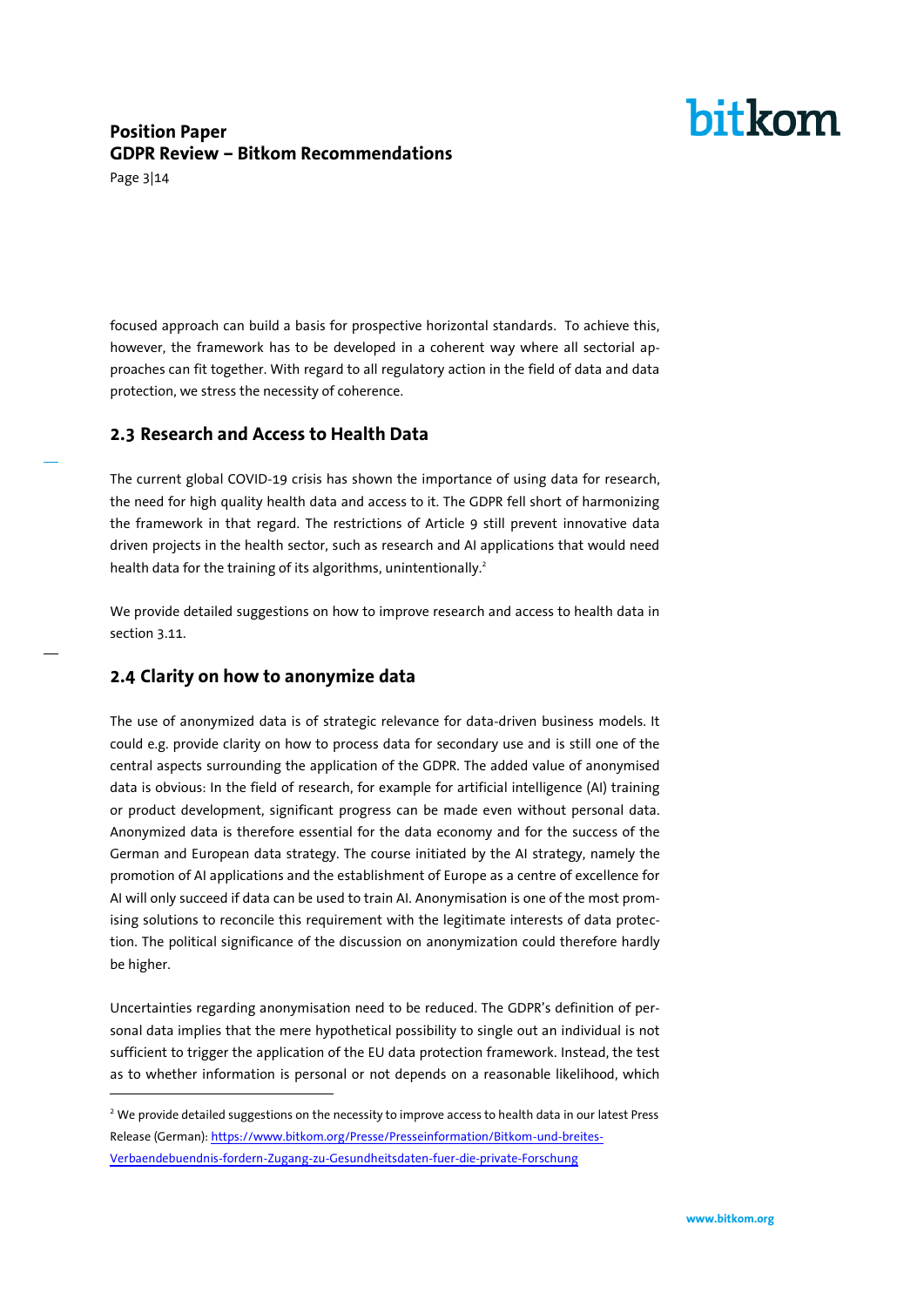### **Position Paper GDPR Review – Bitkom Recommendations**

Page 4|14

should take into account the costs and time required for identification by those who are reasonably likely to access and use the information at hand. However, the extensive interpretation adopted by DPAs results in many data sets not being considered anonymous.<sup>3</sup>

The conditions under which datasets can be considered anonymous in specific contexts need to be in line with the GDPR. Clarity on anonymization techniques and a realistic assessment of what can be considered as anonymous data in practical scenarios would help.<sup>4</sup>

The concepts of absolute and relative identifiability should also be revisited, ensuring that the determination of whether anonymous data can be re-identified depends on whether the controller or processor has it in his possession. <sup>5</sup> The existence of data elements anywhere, that if combined with data rendered anonymous enable identification, should not be sufficient. Rather, the decisive factor must be whether the controller or processor has the required data in its possession, or could reasonably obtain such data and is therefore able to re-personalise anonymous data.

### **2.5 Strengthen Codes of Conduct (CoC) and Certification**

Approved codes of conduct are a crucial, robust but innovation-friendly transfer mechanisms. Bitkom has always promoted them and is working with other stakeholders in several working groups regarding CoCs.<sup>6</sup> One of the biggest benefits in our view is that CoCs can be developed by companies and industries themselves, which enables a more modern, practicable approach, which also gives flexibility of incorporating state-of-the-art technical and organizational measures, while meeting all legal requirements as set out in the GDPR. Another key advantage of codes of conduct is their thorough approval and oversight system and their confirmation by the DPAs or the European Data protection Board. Also, the compliance to a code must - in addition to the general oversight by data protection authorities - be supervised by an accredited, independent monitoring body.

CoCs have the potential to ensure a cross-border data protection framework while ensuring a rigorous oversight. At the same time, codes of conduct for third country transfers can further contribute to the proper application of GDPR and ensure a high level of data protection for European citizens, even when their personal data is processed outside of the

j <sup>3</sup> Further elaborations can be found under section 3.16 in this Paper.

<sup>&</sup>lt;sup>4</sup> Bitkom provided extensive suggestions on how to achieve more clarity and legal certainty for anonizing data here[: https://www.bitkom.org/Bitkom/Publikationen/BfDI-Konsultation-zur-](https://www.bitkom.org/Bitkom/Publikationen/BfDI-Konsultation-zur-Anonymisierung)[Anonymisierung](https://www.bitkom.org/Bitkom/Publikationen/BfDI-Konsultation-zur-Anonymisierung) (German Position Paper).

<sup>&</sup>lt;sup>5</sup> See again our Position Paper[: https://www.bitkom.org/Bitkom/Publikationen/BfDI-Konsultation](https://www.bitkom.org/Bitkom/Publikationen/BfDI-Konsultation-zur-Anonymisierung)[zur-Anonymisierung](https://www.bitkom.org/Bitkom/Publikationen/BfDI-Konsultation-zur-Anonymisierung) (German Position Paper).

<sup>6</sup> See f.i. here[: https://www.bitkom.org/Bitkom/Publikationen/Entwurf-fuer-einen-Code-of-Conduct](https://www.bitkom.org/Bitkom/Publikationen/Entwurf-fuer-einen-Code-of-Conduct-zum-Einsatz-DS-GVO-konformer-Pseudonymisierung)[zum-Einsatz-DS-GVO-konformer-Pseudonymisierung](https://www.bitkom.org/Bitkom/Publikationen/Entwurf-fuer-einen-Code-of-Conduct-zum-Einsatz-DS-GVO-konformer-Pseudonymisierung)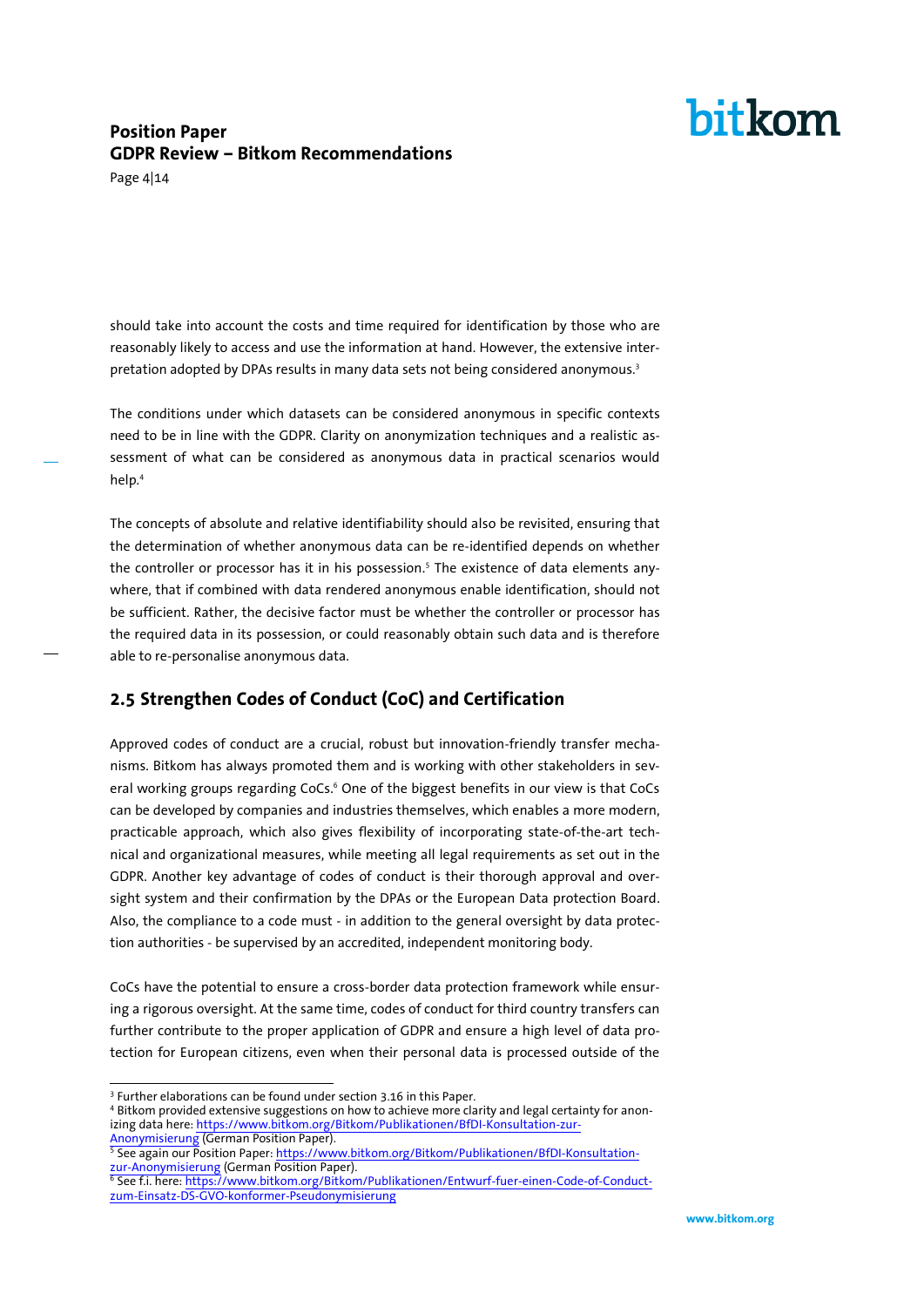### **Position Paper GDPR Review – Bitkom Recommendations**

Page 5|14

EU. Consequently, it is important that the supervisory authorities stick to the enhanced but lean procedures under GDPR for any approvals of codes of conduct regardless whether they are related to Art. 46.

Furthermore and with regard to another effective instrument under the GDPR, the Commission should work with the involved stakeholders to speed up the process of certifications under the GDPR.

#### **3 Suggestions for the amendments of specific provisions**

The GDPR has created a good basis for data processing in the non-public sector in the European Union on the basis of uniform rules. Experience to date, however, shows that the intended harmonisation is at risk and that the implementation of the regulations is causing enormous difficulties in practice. From Bitkom's point of view, some improvements in regulation and improvements in the uniform application of the existing regulations are necessary. The following chapter is intended to shed some light on the current issues and propose solutions to improve the GDPR implementation and application.

#### **3.1 Harmonization & Coherence**

Requirement: The coherence mechanism must be mandatory for matters of general importance or with implications in more than one Member State. Greater use must be made of the urgency procedure under Art. 66 GDPR.

Situation: Unclear legal concepts are interpreted differently by national supervisory authorities (e.g. data portability, scope of requests for information etc.). This contradicts the harmonisation objective of the GDPR. In some cases, national data protection supervisory authorities issue instructions for action, without being clear whether these are permanent or whether they are still to undergo the coherence procedure and subsequently be repealed.

Problem: The lack of consideration of the coherence mechanism leads to legal uncertainty for businesses and citizens. In addition, the different interpretations lead to considerable financial consequences, as business models and processes cannot be implemented uniformly throughout Europe. It is possible that national supervisory authorities, within their respective areas of competence, take decisions on the enforcement of the DPAs which differ from decisions taken in other Member States in comparable situations. This is particularly true for different companies from the same industry in different Member States (e.g. Internet Service Provider X is treated differently in Country A than Internet Service Provider Y in Country B). This endangers the harmonisation objective and creates consid-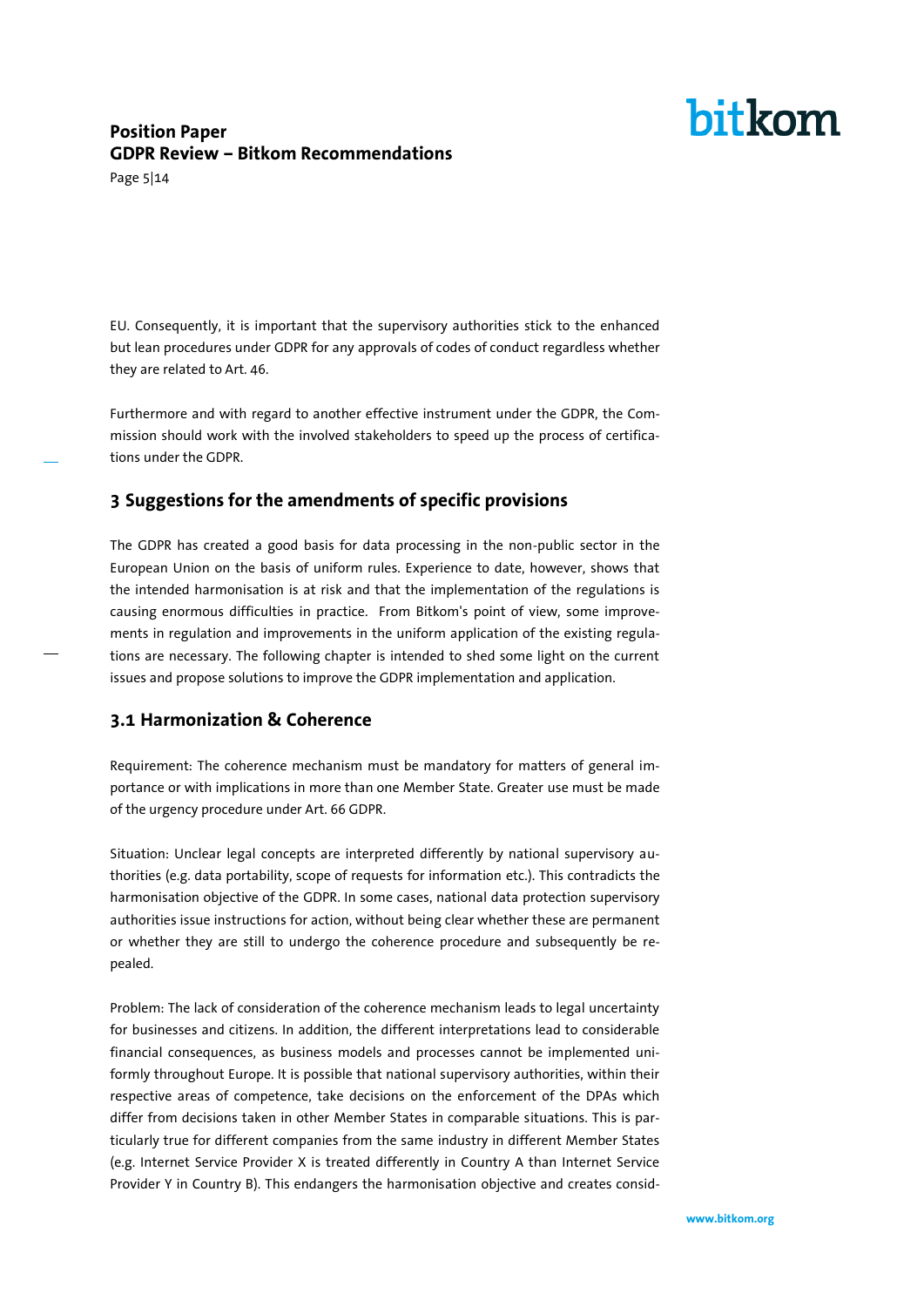### **Position Paper GDPR Review – Bitkom Recommendations**

Page 6|14

erable legal uncertainty for companies and citizens. Different decisions can have a considerable influence on the profitability of business models and thus also endanger the desired "level playing field".

Solution: Art. 64 para. 2 DSGVO should be amended as follows: "Any supervisory authority, the chair of the Committee or the Commission may request within a reasonable period of time that a matter of general application or with implications in more than one Member State be examined by the Committee in order to obtain an opinion, in particular if a competent supervisory authority fails to comply with the obligations to provide assistance pursuant to Article 61 or to take joint action pursuant to Article 62."

### **3.2 Scope of the right of access under Article 15 GDPR - Disclosure of documents**

Requirement: Clarification that Art. 15 GDPR only covers the information listed in Art. 15 GDPR, but not the copies of underlying documents.

Problem: It raises the question of how the right of access under Art. 15 can be distinguished from other claims, such as Art. 20 GDPR as well as claims under public law, criminal law, civil law and in particular labour law claims for handing over documents and providing information. Art. 15 GDPR must not be developed into an all-encompassing claim to information. This would circumvent legal requirements and mechanisms that must be applied in other claims and procedures.

Solution: In Recital 63, the following sentence is inserted after sentence 6 "This right shall not include the right to obtain copies of original documents".

### **3.3 Scope of the right of Data Portability under Art. 20 GDPR**

Requirement: Clarification that the right to data portability does not cover data which are automatically generated by the service when the data subject uses the service (e.g. log files, traffic or location data).

Facts: Art. 20 GDPR gives the data subject the right to receive personal data concerning him/her that he/she has provided to a data controller in a structured, common and machine-readable format.

Problem: The term "provided" is interpreted very broadly by supervisory authorities. It also includes data that is generated, for example, in the provision of a service by an IT system or, for example, in the network technology of a telecommunications network. This data is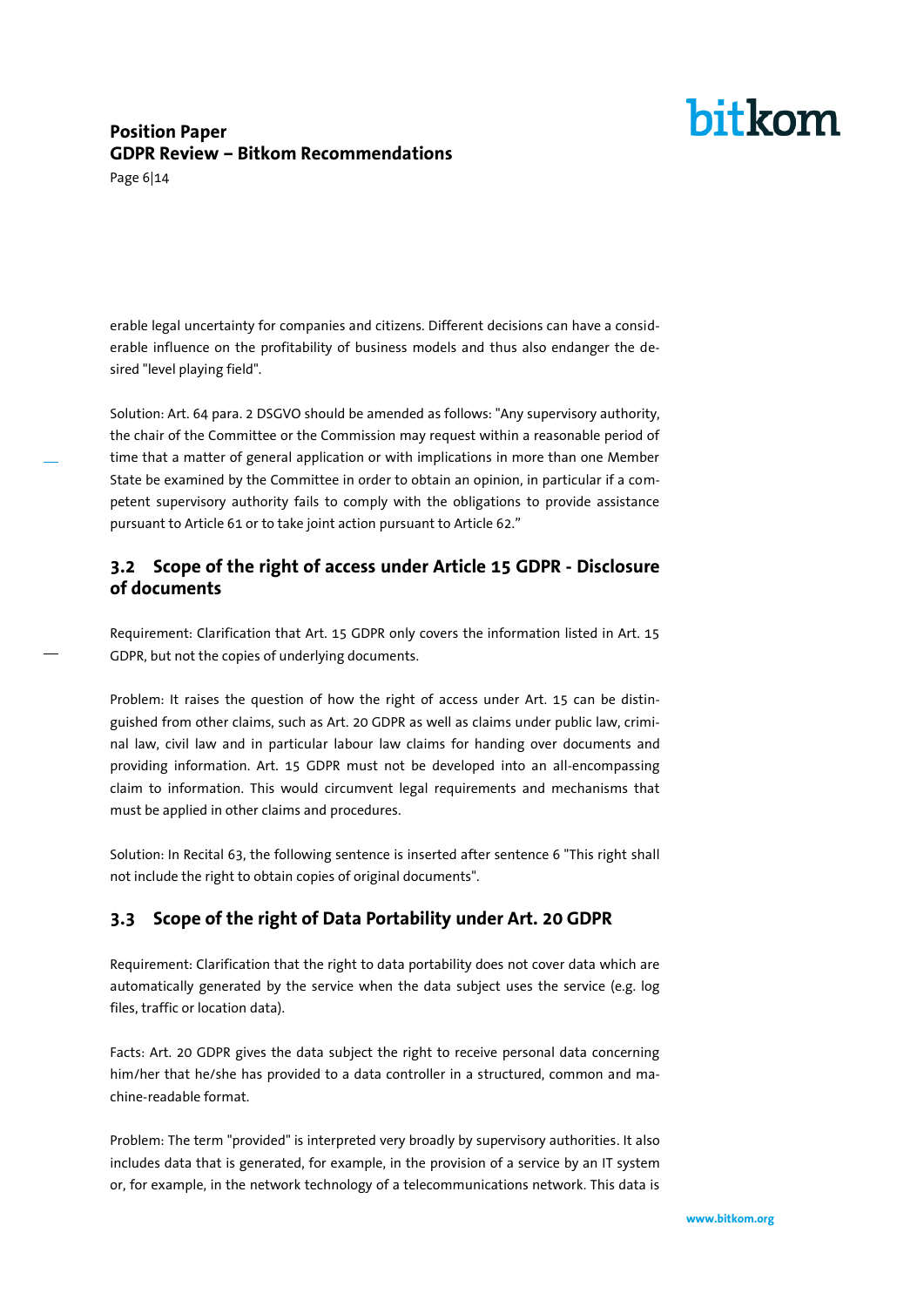### **Position Paper GDPR Review – Bitkom Recommendations**

Page 7|14

necessary for the operation of a telecommunications network, but is not provided by the data subject. If the data were to be made available, the data subject would not benefit in any way if, for example, he/she were to change provider, but would involve considerable expense for the service provider. Furthermore, the broad interpretation ignores the fact that the legislator has deliberately chosen to base its decision on the data "provided" by the data subject. In the legislative process, the legislator explicitly decided against extending the right to data transferability to all processed personal data, regardless of whether the data were also provided by the data subject. The starting point was to make it possible to transfer the account data, audio or picture files from one social network to another.

Solution: In recital 68, the following sentence is inserted after the first sentence: "Data which are automatically generated by the service during the use of a service and which are by-products of the use of the service (e.g. log files, traffic or location data) are not data provided by the data subject".

**3.4 Notification of personal data breaches**

Requirement: Limiting notifiable data protection incidents by introducing a clear materiality threshold.

Facts: Due to the changed legal definition of a data protection incident, increased employee sensitivity in companies and the new framework for sanctions of the GDPR, the number of reported incidents has increased significantly. There is no obligation to report data protection incidents only if the violation of the protection of personal data is not expected to lead to a risk to the rights and freedoms.

Problem: The application of the undefined legal term "risk" leads to considerable legal uncertainty. In order to avoid sanctionable errors, all incidents are reported in case of doubt, regardless of the risk potentially associated with a data protection incident. The sharp increase in the number of potentially reportable incidents is overburdening companies and authorities without increasing data protection in an effective way.

Solution: In recital 85, the following sentence is inserted after the second sentence: "A foreseeable risk to the personal rights and freedoms of natural persons should be presumed where the breach of the protection of personal data concerns specific types of personal data, personal data subject to professional secrecy, personal data relating to criminal offences or administrative offences or suspected criminal offences or administrative offences, personal data relating to bank or credit card accounts or authentication data such as passwords or comparable non-publicly accessible identifiers. "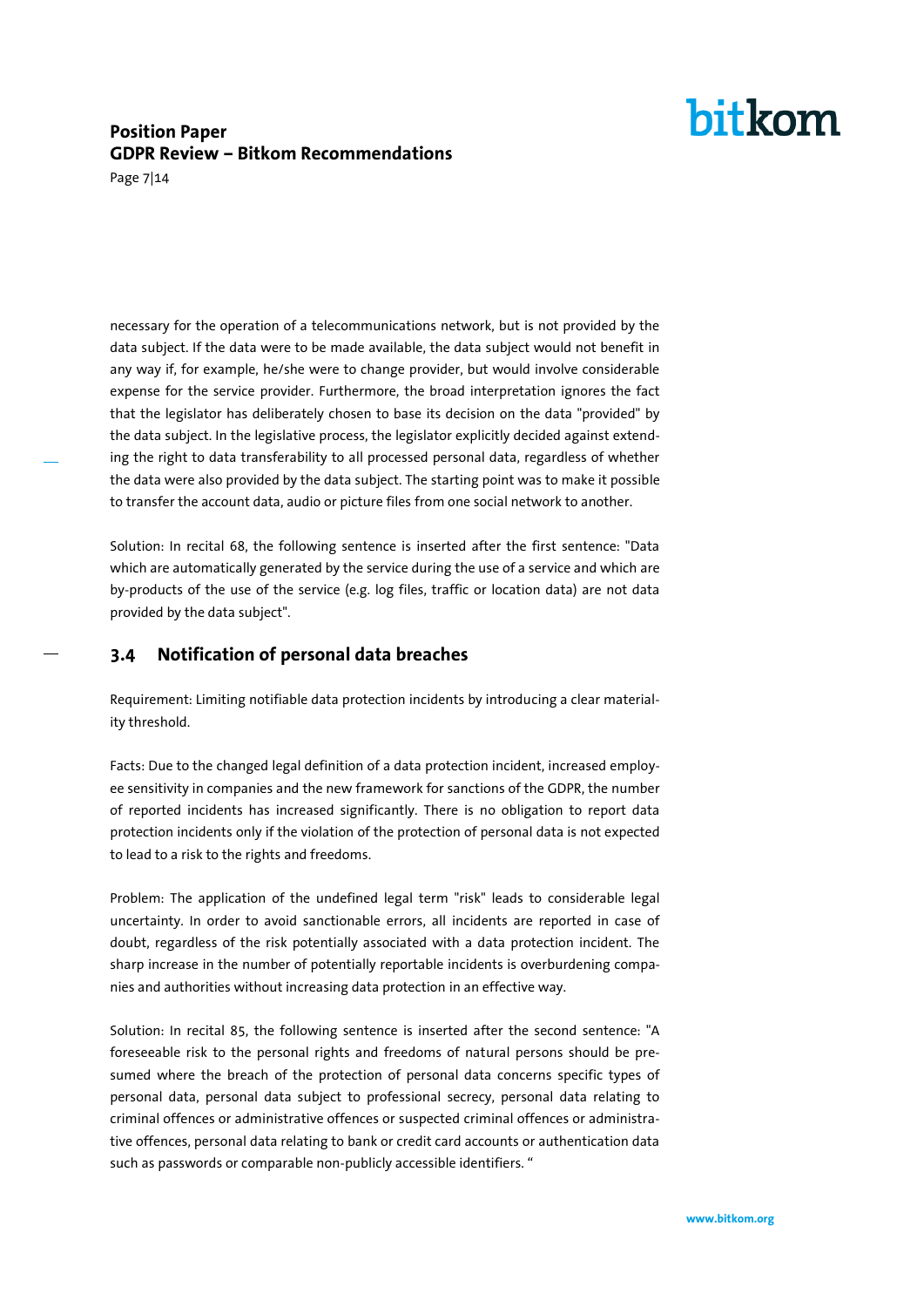Page 8|14

### **3.5 Use of different means for data protection notices and information obligations**

Requirement: Clarification that the use of different means is allowed to provide the necessary information f.i. in data protection notices under certain circumstances.

Facts: According to Art. 13 GDPR, data protection information must be made available at the time of collection, but information that need to be provided to the user according to Art. 13 GDPR is very comprehensive.

Problem: If data is collected, e.g. when a contract is concluded by telephone, data protection information would have to be read out at that moment, e.g. or a pre-recorded tape would have to be played. Since Art. 12 para. 1 GDPR requires that this information be made available in an easily accessible form, it is unclear whether a so-called media break, i.e. a reference to e.g. data protection notices on the Internet, is permissible.

Solution: In Recital 58, the following sentence is inserted after the first sentence: "It should suffice if this information is not directly but easily accessible. Different media can be used."

### **3.6 Record of categories of processing Article 30(2) GDPR**

Requirement: If the same category of processing is carried out on behalf of a large number of controllers ( $\geq$  1000), it is sufficient - in order to complete the list pursuant to Art. 30 para. 2 GDPR - to provide the full list of names and contact details of controllers within a reasonable period of time, upon request by the supervisory authority.

Facts: The processor must list the names and contact details of each controller on whose behalf the processing is carried out in a list of processing categories.

Problem: For mass market products (e.g. cloud solution for business customers), a separate entry in the directory must be made for each individual customer, while the category of processing always remains the same. In addition, the directory has to be adjusted continuously due to the changing customer base. This can generate several thousand entries for a processing category. This leads to double data storage in addition to the customer data systems, which is also prone to errors.

Solution: In recital 82, the following sentence is inserted after sentence 2: "Where data processing categories apply to more than 1000 controllers, it is sufficient for the processor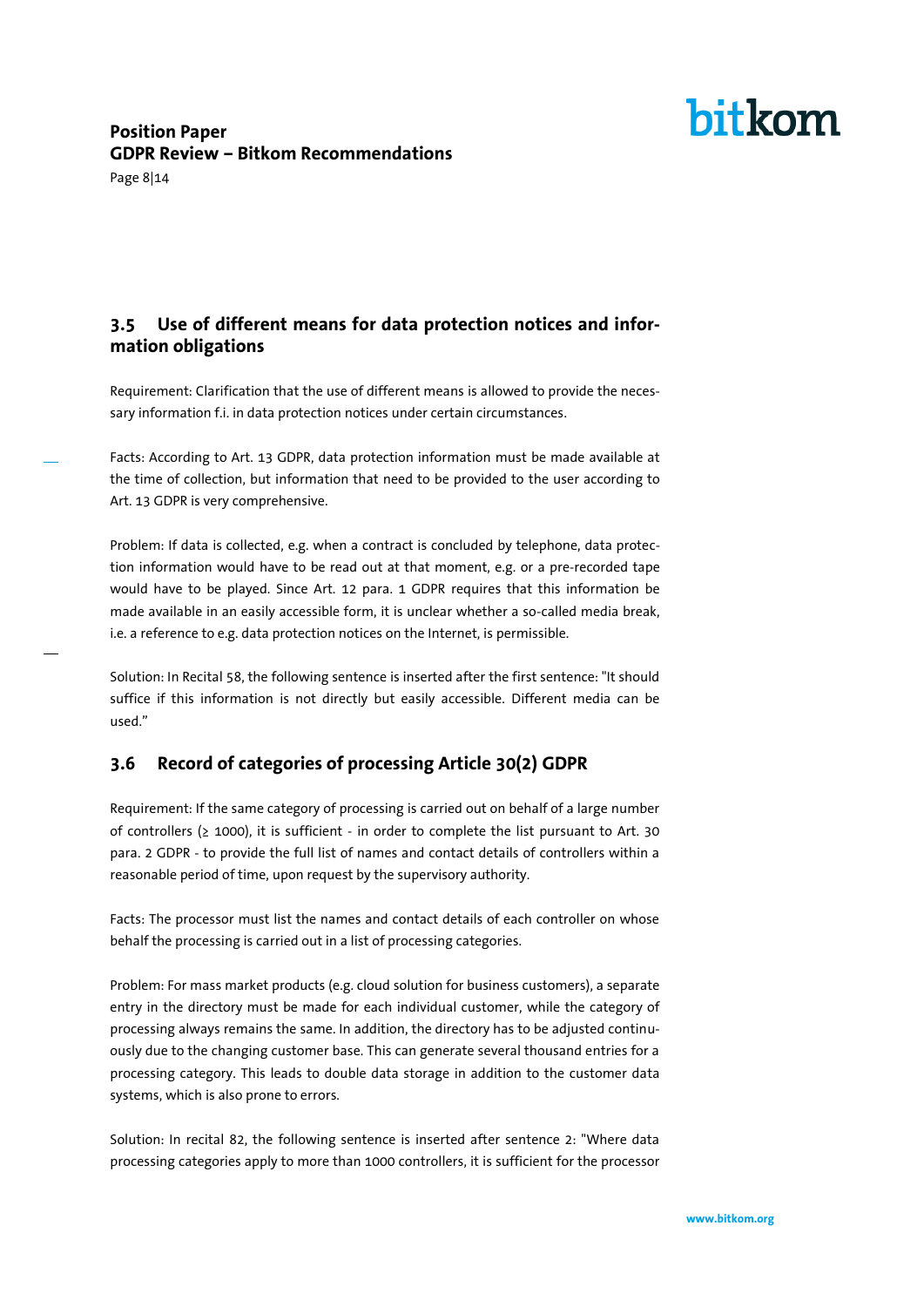### **Position Paper GDPR Review – Bitkom Recommendations**

Page 9|14

to make the details of the controllers available within a reasonable period of time upon request by the competent supervisory authority".

### **3.7 Processing, deletion and return of personal data, Art. 28 (3)(g) GDPR**

Requirement: In a contract between controller and processor, technical feasibility must be taken into account in the choice of the controller as to whether data are to be deleted or returned after the end of processing.

Fact: A contract must provide, inter alia, for the processor to either erase or return all personal data after completion of the processing services, at the choice of the controller, and to delete the copies that are kept.

Problem: In certain cases, due to the technical implementation of the processing, it is not possible to delete or return data selectively. Nevertheless, according to Art. 28 para. 3 g) GDPR, this option must be included in the agreement on order processing.

Solution: Art. 28 para. 3g) is worded as follows: "upon completion of the processing services, all personal data shall be deleted or returned and the existing copies deleted at the choice of the controller, taking into account the nature of the data processing and the technical feasibility of the processing, unless an obligation to store the personal data exists under Union or national law".

#### **3.8 Misuse of the right to data access, Art. 15 GDPR**

Requirement: The abusive incentive to assert information rights is prohibited.

Facts: Claims for information under Article 15 GDPR have increased considerably. Since May 25, requests for information have nearly doubled in many companies, and had even tripled during the introductory phase.

Problem: A considerable proportion of the information requests are generated by professional providers who encourage the assertion of information claims. These providers often pursue their own commercial interest towards the controller by generating the highest possible number of information requests.

Solution: Opinion of the European Data Protection Board that the incentive provided by providers with their own commercial interests to assert claims for information constitutes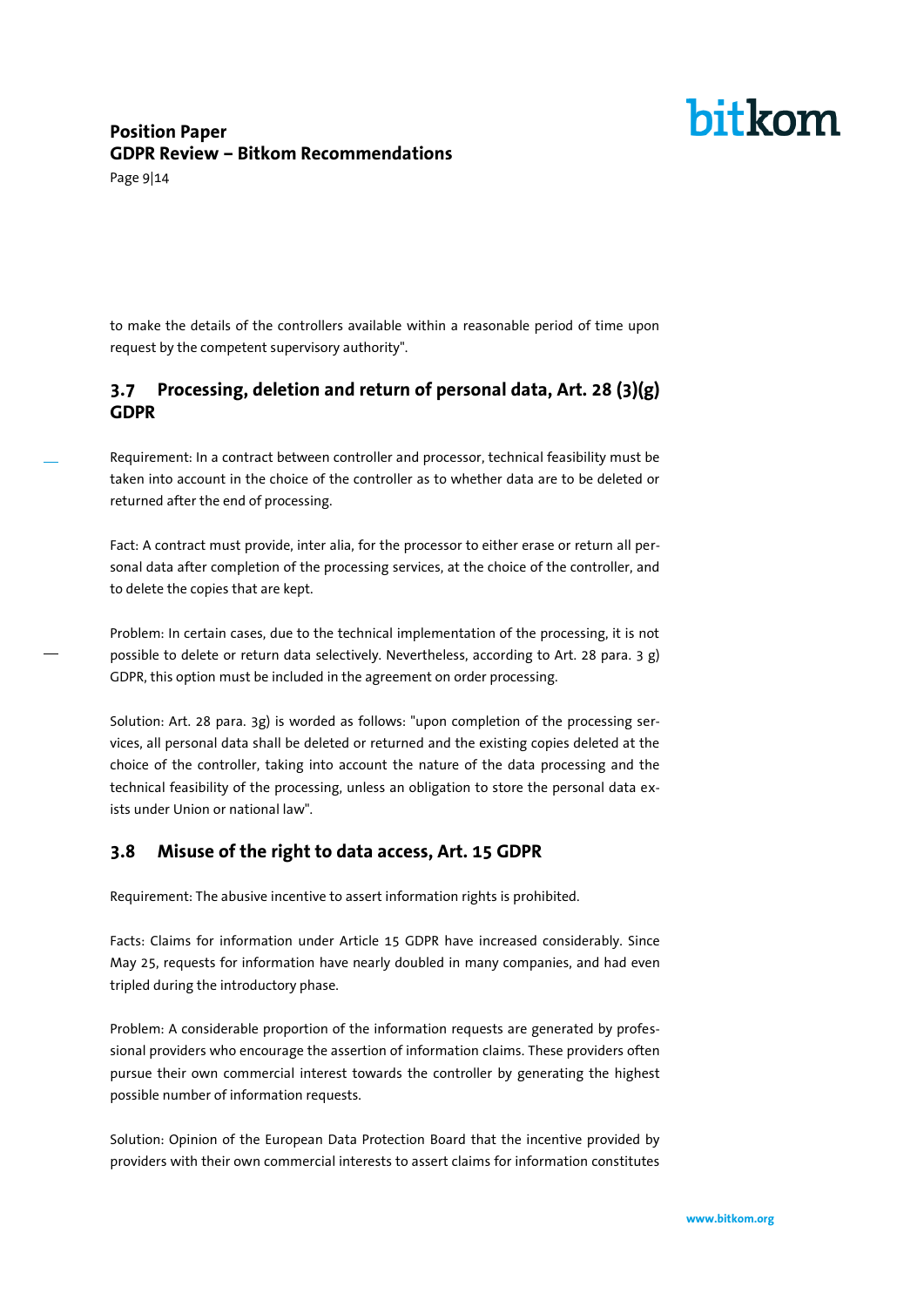### **Position Paper GDPR Review – Bitkom Recommendations**

Page 10|14

a violation of the principle of data avoidance or data minimization which is to be prohibited.

#### **3.9 Anonymization**

Requirement: The established and so far legally permissible anonymization of personal data for the purpose of further processing remains possible and is incentivized.

Facts: To date, the anonymization of personal data for the purpose of further processing of these anonymous data has been established and agreed upon with data protection authorities. Business models based on this are commercially successful.

Problem: The anonymization of personal data for the purpose of further processing of this anonymous data is being questioned because of the allegedly new processing concept of the GDPR, although the term does not differ from the definition in Directive 95/46 EC.

Solution: The processing concept of Art. 4 No. 2 GDPR corresponds to the processing concept of Art. 2 b) of Directive 95/46 EC. The European Data Protection Board should clarify that anonymization permitted under Directive 95/46 EC is also permitted under the GDPR. Previously established procedures should be reviewed with a sense of proportion and, in this assessment, the continuation of provisions from Directive 95/46 EC in the GDPR should be taken into account.<sup>7</sup>

#### **3.10 Grounds for processing - scope**

Request: Clarification of the scope of the three legal bases, performance of a contract, processing on the basis of legitimate interests of the controller and consent, and their relationship to each other.

Fact: Currently, personal data is being processed in comparable situations on very different legal bases, depending on the legal opinion of the data controller. The supervisory authorities do not provide sufficient assistance.

Problem: The processing of personal data in comparable situations on the basis of different legal bases hinders harmonisation under the GDPR and leads to legal uncertainty for the data controllers. Depending on the legal basis, data controllers must take into account very different requirements for processing. It is unclear where the purpose of the pro-

 7 For details regarding Anonymization please see the Bitkom Position Paper on the public consultation of the BfDI in Germany (German Position Paper):

<https://www.bitkom.org/Bitkom/Publikationen/BfDI-Konsultation-zur-Anonymisierung>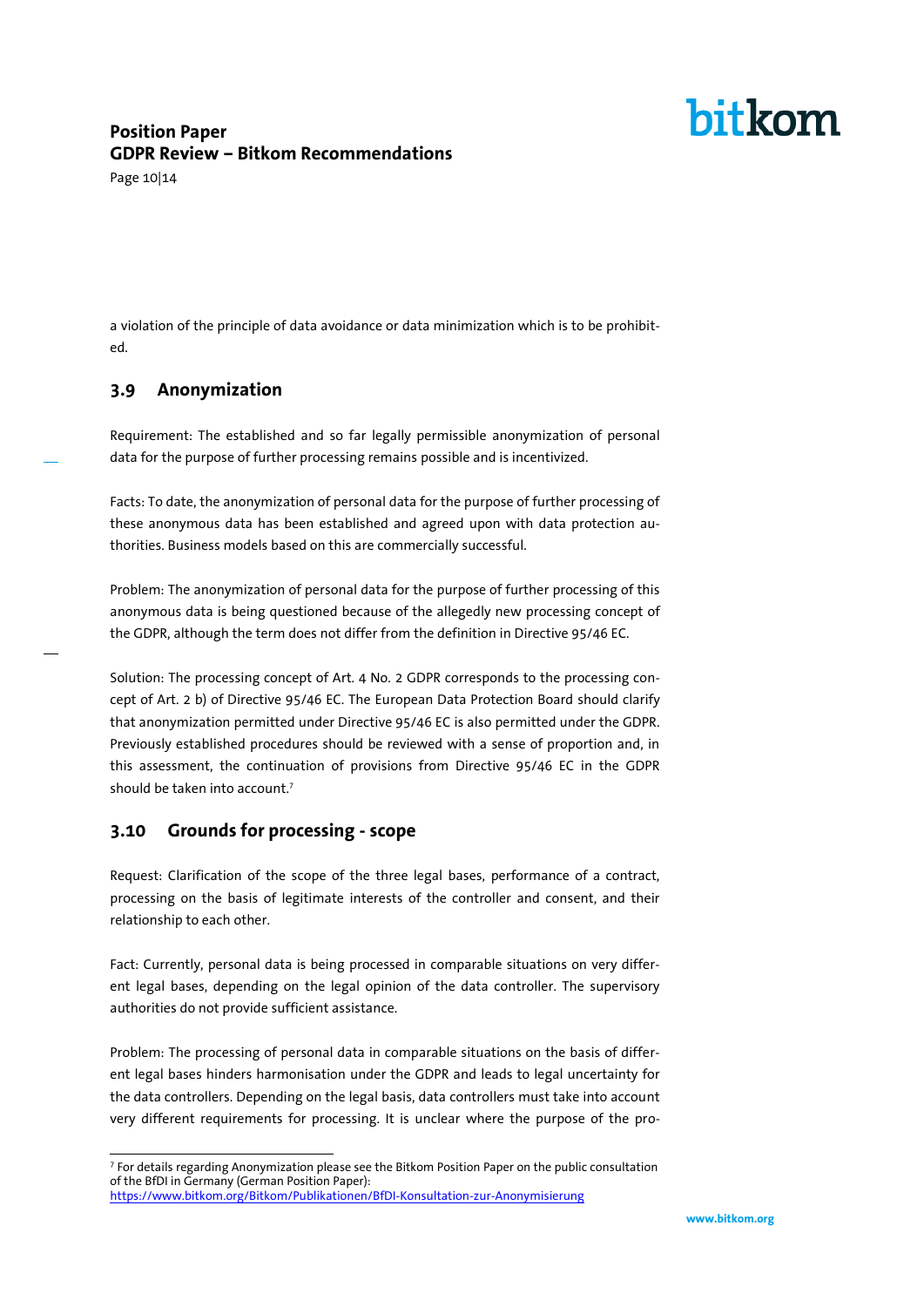### **Position Paper GDPR Review – Bitkom Recommendations**

Page 11|14

cessing, which is covered by the legal basis of "performance of a contract", end and the need for a new legal basis such as consent or protection of the data controller's legitimate interests begins.

Solution: Guidelines of the European Data Protection Board, which provide assistance to data controllers on the scope of the legal basis for processing provided for in the GDPR, in particular for the performance of a contract, processing for the purpose of safeguarding legitimate interests and consent. The current Guidelines do not elaborate enough on the scope and the relationship between the different legal bases for processing.

### **3.11 Uncertainties on the applicability of Member State laws and/or GDPR**

In the GDPR's current version, it is partly unclear whether a provision actually constitutes an opening clause or not (e.g. with regard to Art. 85(2) GDPR). Hence, there is uncertainty to which extent (existing) national laws apply.

With regard to national legislation based on the GDPR's opening clauses, there is partly reason to doubt whether national law can actually be assessed as compliant implementation (e.g. § 4 German Federal Data Protection Act). As a consequence, companies have to decide whether they comply with national law – thereby maybe infringing EU law – or if they observe the requirements of the GDPR only.

It is unclear whether the GDPR is applicable if a controller which has no establishment in the EU, collects personal data on the territory of the EU but without triggering Art. 3(2) GDPR, i.e. not offering goods or services or monitoring behaviour of data subjects. Example: a controller from outside the EU asks data subjects within the EU to participate in a survey or trial, not offering any goods or services in return.

### **3.12 Uncertainties with regard to further processing of data**

A harmonized level of data protection within the EU requires clear guidance as to when a compatibility of original and new purposes is sufficient and when a (new) legal basis is necessary in addition to the compatibility test of Art. 6(4) GDPR.

In addition, it is unclear what Art. 89(1) GDPR in conjunction with Art. 5(1)(b) renders a further processing for archiving purposes in the public interest, scientific or historical research purposes or statistical purposes as not incompatible with the initial purposes. What is meant by "appropriate safeguards" has to be further specified; otherwise the intended privilege will not be achieved due to existing legal uncertainties.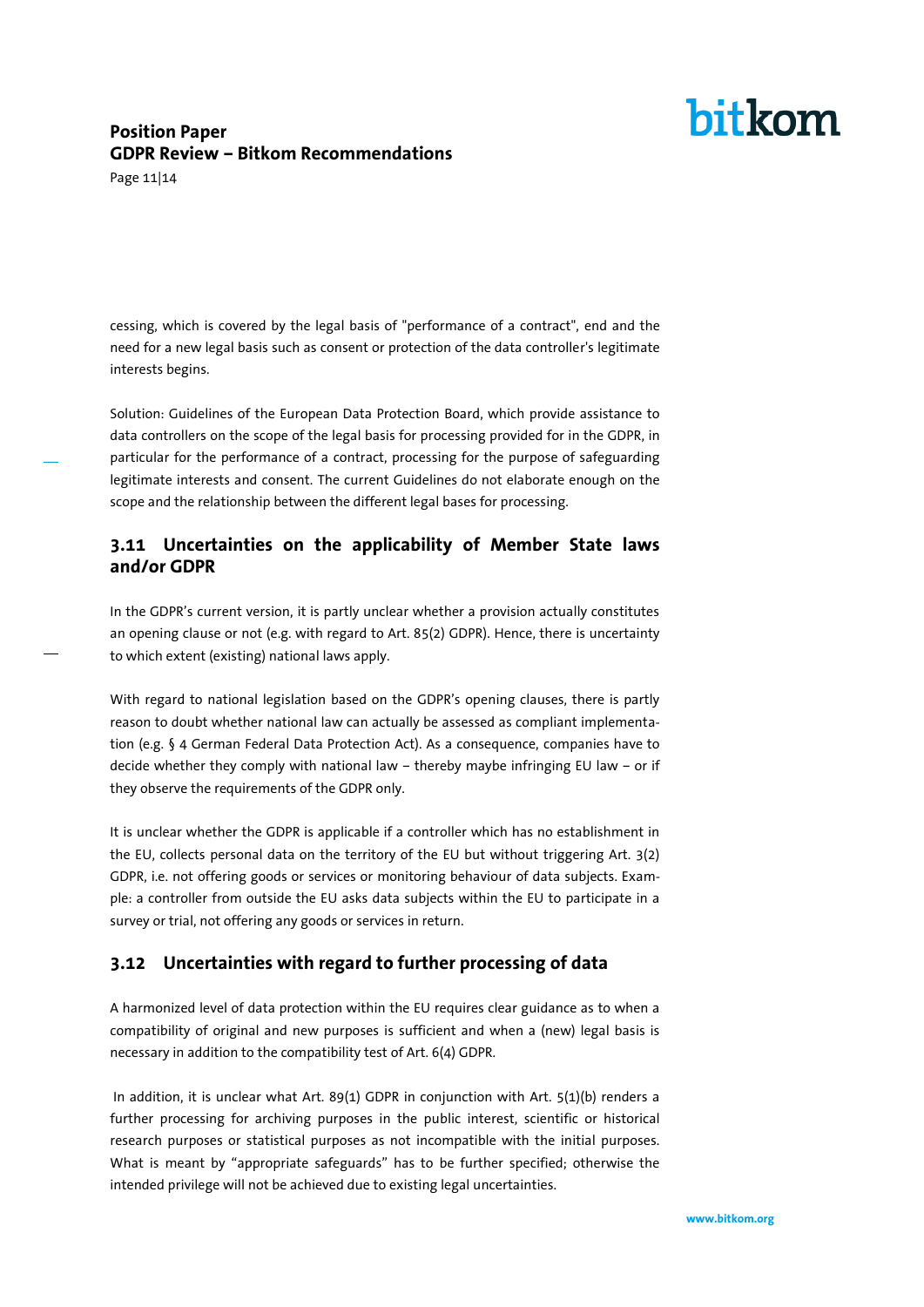### **Position Paper GDPR Review – Bitkom Recommendations**

Page 12|14

Furthermore, the relationship between consent and other forms of legal justifications of processing of personal data remains unclear. Example: when consent as the original legal basis is withdrawn, there is uncertainty regarding the possibilities of further processing on the basis of a legal justification as set out in Art.  $6(1)(b)$  to (f) GDPR - is the change to an alternative legal basis permissible?

### **3.13 Uncertainties with regard to clinical trials**

In the area of clinical trials - contrary to the objectives of GDPR - diversification on the following topics and differing interpretations in the EU Member States are obvious:

- Legal basis for data processing in clinical trials
- **•** Question of controllership in clinical trials

These topics are very relevant for the set-up of global clinical trials in Europe. The related legal uncertainties hinder standardization and drive complex discussions with clinical trial sites, Ethics Committees and clinical trial service provider. This has already led to massive delays in starting such trials, giving rise to medical and ethical questions as patients with life-threatening diseases are concerned. The role of Europe as one of the main regions where clinical trials are conducted is at stake.

Until today, we often notice a lack of aligned interpretation regarding the term "scientific research" as mentioned in Recital 33 and Article 5(1)(b) GDPR. In April 2019, the German Data Protection Conference (DSK) published its decision on the interpretation of Recital 33: "… data subjects should be allowed to give their consent to certain areas of scientific research when in keeping with recognized ethical standards for scientific research. Data subjects should have the opportunity to give their consent only to certain areas of research or parts of research projects to the extent allowed by the intended purpose".

In its decision, the DSK elaborates on the following:

*It is not allowed to generally extend the usage of collected data to certain areas of scientific research. Only in a limited number of cases a broad consent can be used (limited to situations where at the time of collecting the data it is not possible to fully describe the purpose of data collection in detail). In such "single cases" a number of additional measures need to be implemented, providing transparency, trust and data security.*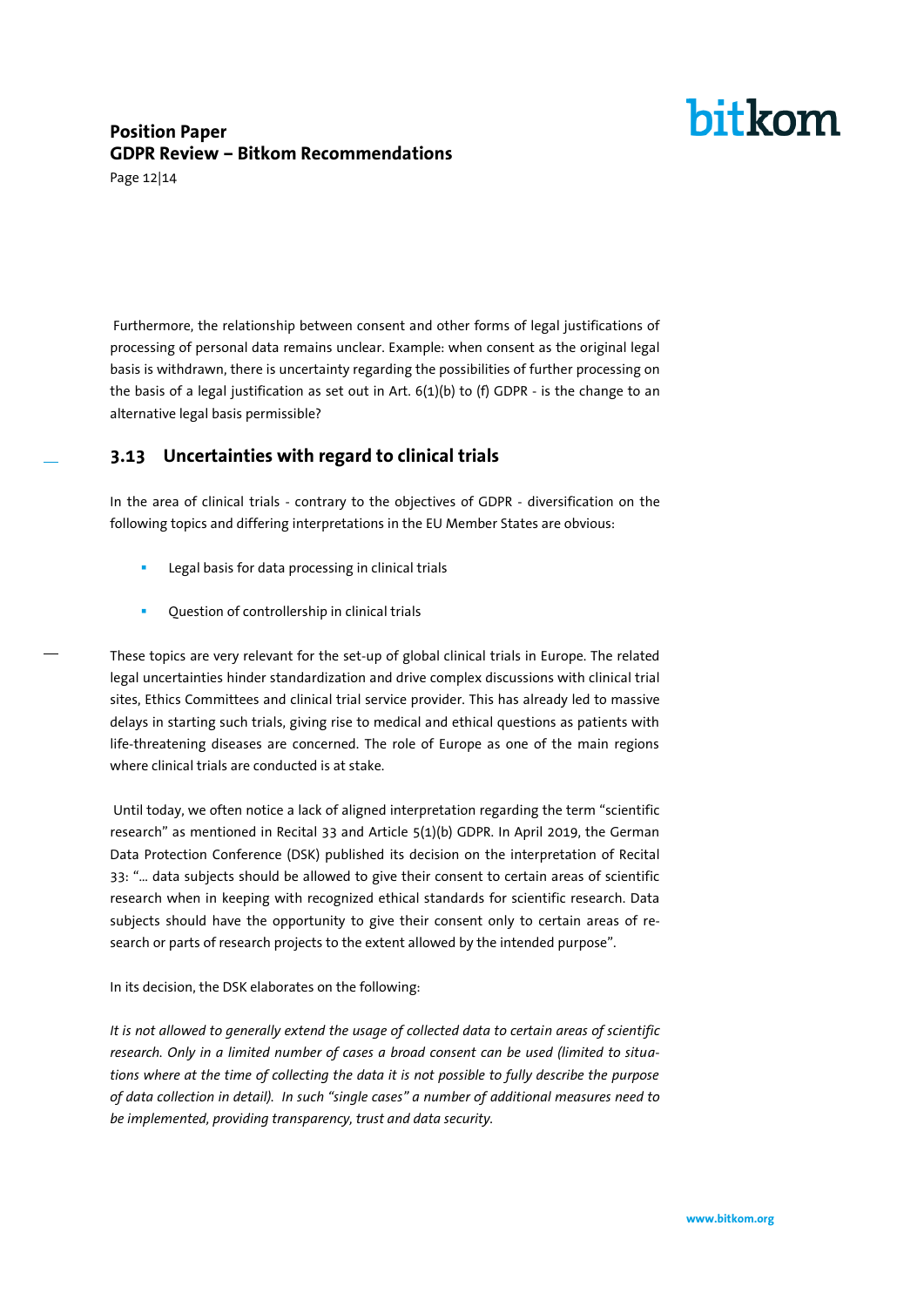# hitkom

### **Position Paper GDPR Review – Bitkom Recommendations**

Page 13|14

*Amongst the listed measures, one point particularly raises concerns, generally prohibiting the transfer of personal data to third countries not ensuring an adequate level of data protection.* 

Leaving aside the imprecision of this decision by German supervisory authorities, it raises the concern that if these rules are applied, they would have a severe impact on any transatlantic co-operation between institutions or companies in Germany and (for instance) US research institutions with a transfer of (pseudonymized) patient data in scope.

The One Stop Shop mechanism of Art. 56 GDPR is interpreted inconsistently by local supervisory authorities. This provokes not only legal uncertainties for international companies with cross-border processing activities but also leads to a significant administrative workload in case of incidents, both elements were meant to be avoided by the One Stop Shop approach of GDPR.

The GDPR does not connect "profiling" as defined in Art. 4(4) GDPR with any special legal, technical or organizational requirements. It, therefore, does not have any independent (legal) meaning within the GDPR framework. The term is only mentioned in the context of other provisions ("…including profiling"). Moreover, the term profiling is in practice often mixed up with the term "automated decision making". Hence, to avoid any unnecessary confusion the term "profiling" and its definition should be deleted.

### **3.14 Data Subject Rights**

Art. 13 and 14 GDPR provide for very detailed and comprehensive sets / catalogues of data privacy information requirements. In many cases that leads to a technical and organizational effort that is disproportionate to the specific situation / circumstances of data processing (in particular in situations where data processing takes place at the request / wish of the data subject).

The relation between paragraph 1 and paragraph 2 of Art. 13 GDPR respectively Art. 14 GDPR is not clear. (When) can the transparency requirements provided for in paragraph 2 be waived because they are not necessary for fair and transparent processing?

In many situations, it is difficult / not possible to fulfil data privacy information obligations in a practical way, both for the company and for the data subjects. This applies e.g. to the collection of personal data via telephone. A fully fletched / comprehensive privacy statement, e.g. by tape announcement, is time-consuming and hardly likely to have the desired effect of a more transparent data processing. In this context, a clear positioning on the topic of media discontinuity ("Medienbruch") would be desirable (see also above).